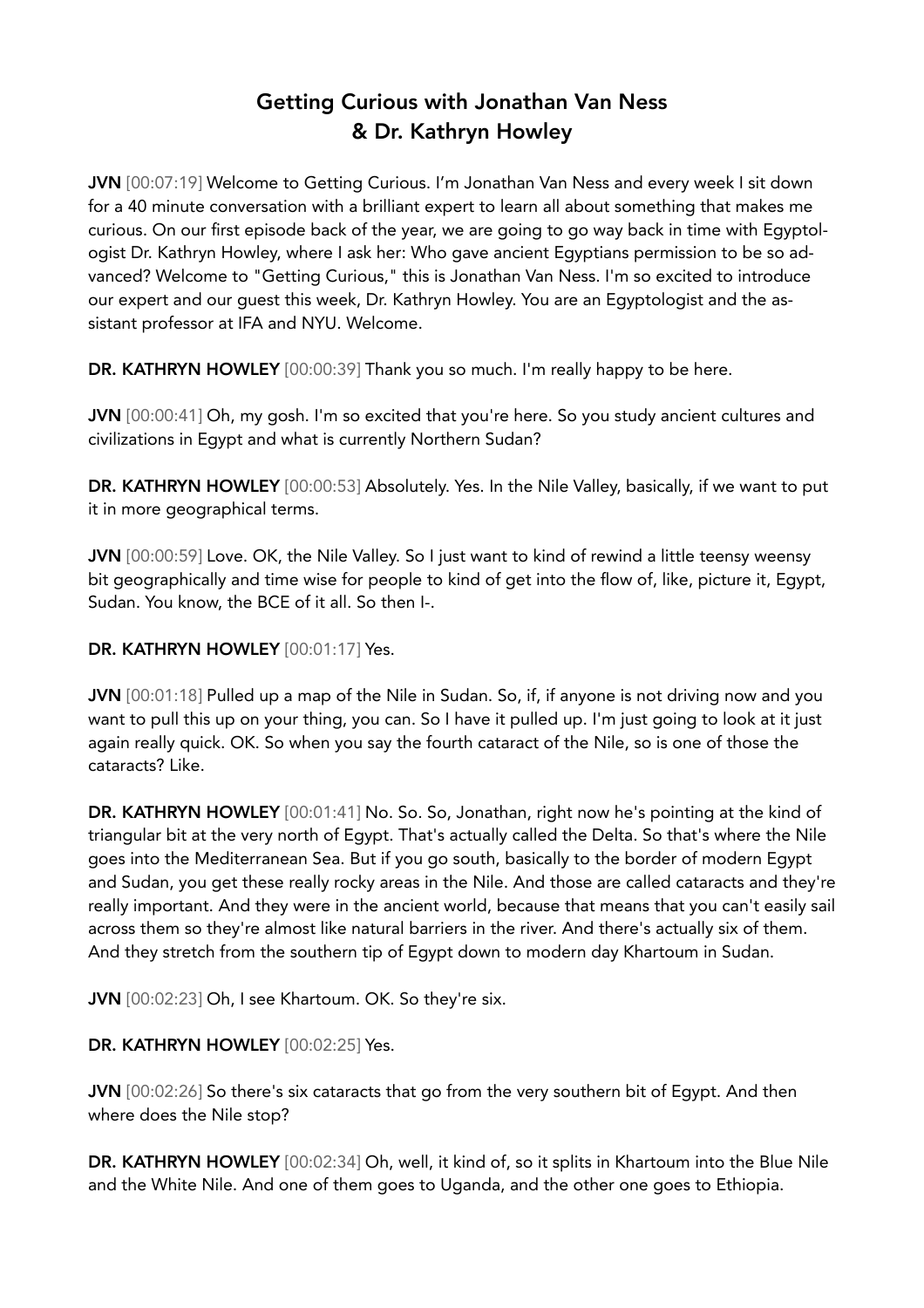JVN [00:02:48] Ok, so ancient Egypt, honey. The original reason that I got curious and why I wanted to have you on was, like, what was life like in, in a day of, like, an ancient Egyptian? That was what the broader question is. But on top of that, it's, like, the era of ancient Egypt, is that, is that era so big that you could even say, give an average of what a day, like, did one era not have running water and then another one, like, did or something? Like, how much did they evolve in ancient Egypt?

DR. KATHRYN HOWLEY [00:03:20] Yes. So, so ancient Egypt, we always talk about it as if it's one thing and it's, it's really not. I mean, even from a conservative point of view, you're really talking about three and a half thousand BCE all the way through to around 30 BCE. So you've got a stretch of millennia and actually you can go even further back. And there's human occupation in what is now Egypt back to eight or even ten thousand BCE. So it's, it's really difficult to, to generalize like that. And it's also really difficult to generalize because what a day would have been for an ancient Egyptian would have varied just hugely depending on. Yeah. Your social status, what your position in society was. Were you a man or a woman? This, this would have caused huge differences in, in how different people would have experienced life in ancient Egypt.

JVN [00:04:22] OK, so I definitely want to ask about all those things. So. But when. OK. So that one thing that you said at the very beginning about, like, you found ancient Egyptians from when to when?

DR. KATHRYN HOWLEY [00:04:33] So if we stick to kind of the traditional viewpoint, then from about three and a half thousand BCE to 30 BCE, which is when Rome, the Battle of Actium, when August-, the Roman Emperor Augustus comes into Egypt and there aren't any more pharaohs after that.

JVN [00:04:54] so after that battle, that's when there is no more pharaohs. Like he was the last pharaoh?

DR. KATHRYN HOWLEY [00:05:00] Yeah.

JVN [00:05:01] And then Egypt-.

DR. KATHRYN HOWLEY [00:05:01] And then you have the Roman emperors ruling over Egypt instead.

JVN [00:05:05] You do. And Rome is after Greece, right?

DR. KATHRYN HOWLEY [00:05:09] Yes, more or less. Yeah.

JVN [00:05:11] So. OK. So that is when ancient Egypt, like, it like, was over the way that we think about it?

DR. KATHRYN HOWLEY [00:05:18] Yeah.

JVN [00:05:19] But their cultures and stuff couldn't have just, like, stopped?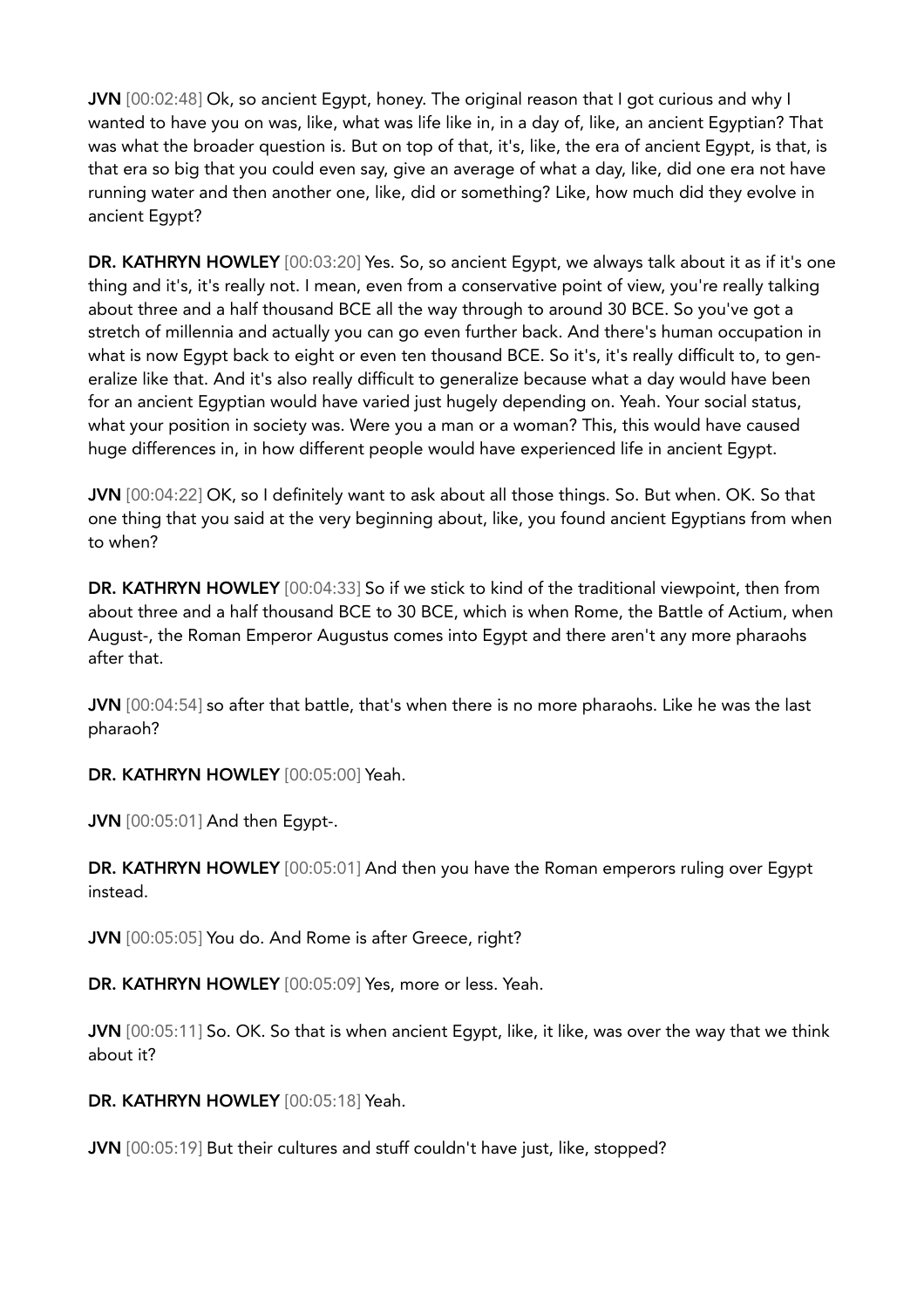DR. KATHRYN HOWLEY [00:05:23] No. No, absolutely not. And actually, that's one of the questions that most excites me about ancient Egypt. I'm really interested in what happens when ancient Egypt interacts with other cultures. So that's why I do my work in Sudan. I also find it really interesting when the Romans come to Egypt and how they, how they kind of mix their cultures together and how people deal with that cultural clash. That's something I find really interesting. And it's, it's fascinating to study.

JVN [00:05:54] So 3000 BCE. What does BCE stand for again?

DR. KATHRYN HOWLEY [00:06:00] Before the Common Era.

JVN [00:06:02] Before the Common Era. And then, and I, when I was little in the Midwest, they used to say it was like Before Christ Entered or something, but isn't, like. But like. But isn't that kind of like the same? So like 30 BCE would be like that was like 30 years before 0?

DR. KATHRYN HOWLEY [00:06:17] Exactly. Yeah. BC and BCE is, it, it refers to the same time period. BCE is just a more inclusive way of talking about it. Yep.

JVN [00:06:27] So, like. But so, like, the Common Era started like in zero and so like, like ancient Egypt or ancient Egypt and like Greece and all those other things like happened like in BCE.

DR. KATHRYN HOWLEY [00:06:39] Yes. Yes.

JVN [00:06:40] Ok. Great, great, great. So then, so 3000 BCE. What was the evolution of ancient Egypt from like 3000- or 3700 BC or whatever that was to 30 BC, like, what was there? Was there ever, like, a, like, like, Egypt getting really powerful and then, like, a big fall and then they had to, like, come up again in that time?

DR. KATHRYN HOWLEY [00:07:02] Yes, in fact, that happened numerous times. So if you're going all the way back to 3500 BCE this is in the era before pharaohs even existed. There was no such thing as a centralized Egypt. You had different cultures living in different places in Egypt. And from what we can see archeologically, it seems as if the society was a little bit more egalitarian. So you don't see huge differences between the richest people and the poorest people in society. And then once you get to about 2500 BCE, you get the emergence of kings. And that means that society becomes way more stratified. You have kings at the very top of your social pyramid, and then they are just way more powerful and richer than than everybody else. So when you have these powerful kings, you have a centralized government. And that means there's lots of temple building, there's lots of pyramid building, lots of resources being put into creating art and architecture.

But every so often, normally there's, there's either a problem within the royal family or there's maybe an environmental problem, which means that it becomes difficult to govern Egypt as one land. And then normally these centralized kingdoms kind of crumble. And you get what we call intermediate periods. And that's when Egypt becomes more fragmented. You tend to have smaller local rulers instead of these super powerful kings ruling over the whole of Egypt. And there tends to be more conflict in society. But that also means because you don't have one person controlling all of the art and architecture, the archeology tends to get really interesting in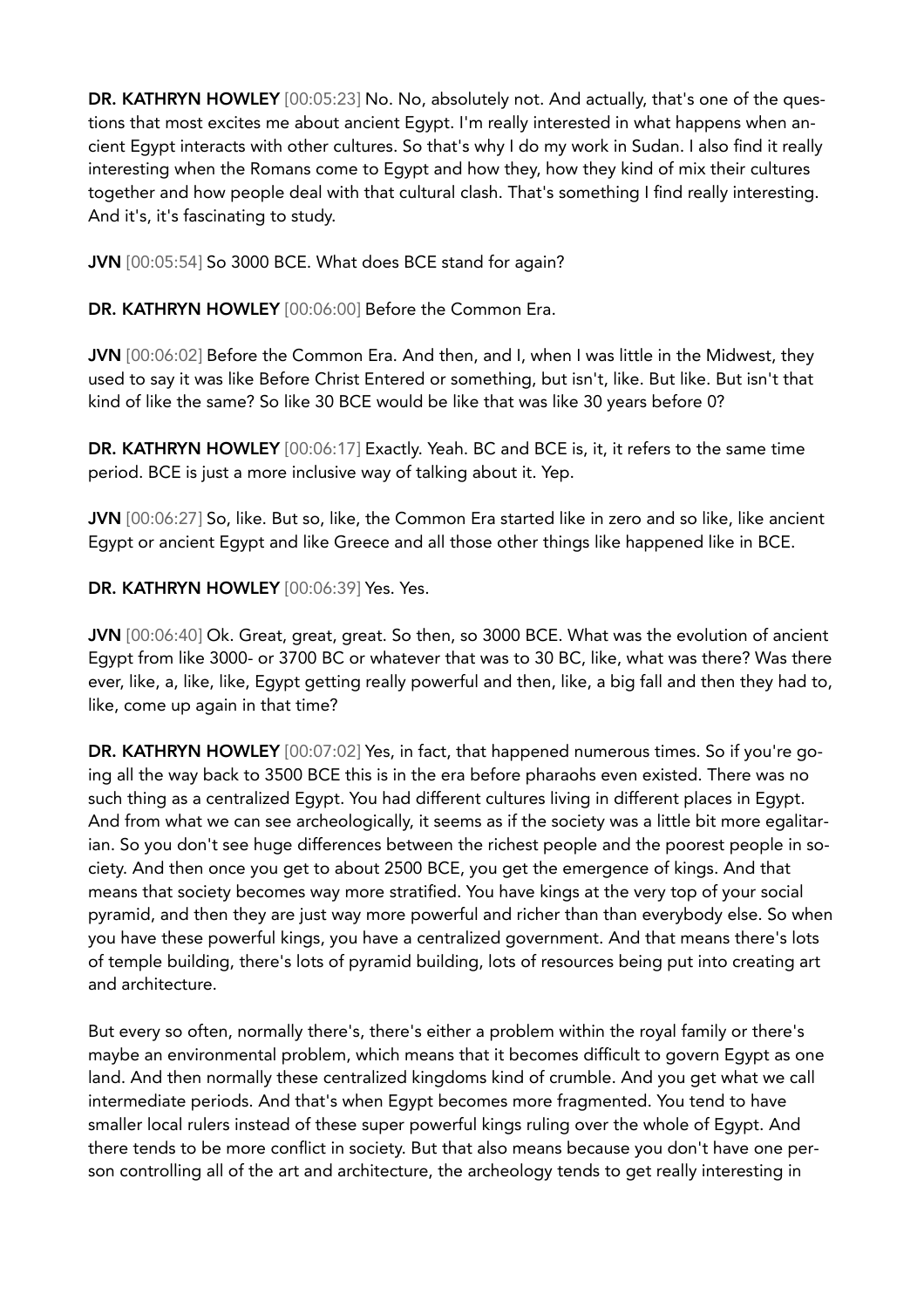those intermediate periods as well, because it's not centralized. That means that people can experiment a bit more. And you find some really weird and wonderful looking art.

JVN [00:09:09] So but when you think about, like, that classic, you know, 3500 to 30 BCE, what was the most technologically advanced period or like the most like science-y period or, like, progressive? Or how would you even tell that?

DR. KATHRYN HOWLEY [00:09:25] Yeah. Well, yeah. So how would we tell that? We, we have to look at the archaeological remains. So what, what can we actually see in the ground from these time periods. I think you could, Egyptologists would probably love to debate this question, but you could, for instance, think about the old kingdom in about 2500 BCE, which is when they built the pyramids. And we know that these are just incredible feats of stone architecture-.

JVN [00:09:55] Like 4000 years old and they're still there.

DR. KATHRYN HOWLEY [00:09:59] Yeah. Yeah. More than 4000 years old, in fact. And not just the kind of immense amounts of labor and effort and money that would have had to have gone into constructing them. But even kind of the mathematical knowledge that was needed in order to, to make them so perfectly. So even at that really early time period, we know that the ancient Egyptians were, were very technologically advanced.

JVN [00:10:27] Now, I learned when I was in London, I went to this, I think it was a King Tut exhibit. And they were saying how, like, with hieroglyphics and, like, the like being able to learn how to read and write was like very rare. And it was, like, very controlled because, like, information was very controlled. Is that true?

DR. KATHRYN HOWLEY [00:10:43] Yes. So, I mean, I can tell you, as someone who's learned hieroglyphics myself, it's not the easiest language to learn how to read and write. So it would have created, it would have required like a really long education, in order to actually become literate, I guess, in, in ancient Egyptian hieroglyphics. So we know that that's, that job would have only been opened to the highest elite people really. So if, if you were a scribe, somebody who learned how to read and write, you would have had a fairly lofty position in, in society. And I'm not sure whether that was really on purpose, designed to control information. But that was the-.

JVN [00:11:40] Effect.

DR. KATHRYN HOWLEY [00:11:41] That was the effect that it had because even with the most generous estimates, we think only about 1 percent of the Egyptian population would have been able to read and write.

JVN [00:11:50] What was like the biggest, like New York City of ancient Egypt?

DR. KATHRYN HOWLEY [00:11:55] Well, it depends on the time period, but there were two main ones. The, one of the big ones is Memphis. So that's up in the north basically where modern day Cairo is. And that's a really great place to put an important capital city because you're really close to the Mediterranean and all these trading routes with, with all these other places. And then the other one is Thebes, which is in modern day Luxor. And that was really a religious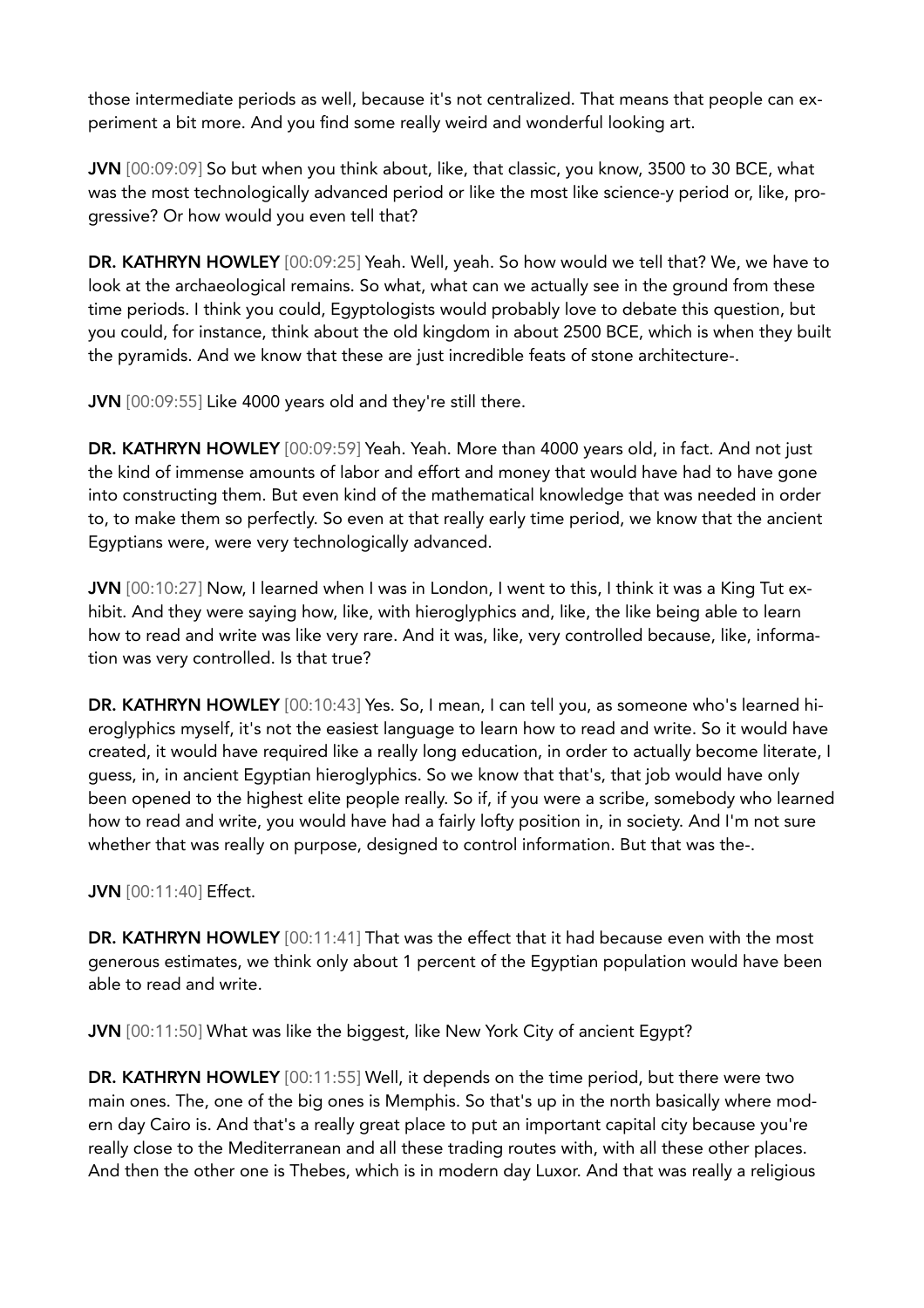center. So if you wanted to go and worship gods at the biggest temples in Egypt, you would have gone a little further south down to Thebes.

JVN [00:12:34] And now for the Memphis, it was like modern day Cairo, like, because there's a modern day city built on top of it. Like, how would you really excavate it? And, like, be able to see what was there?

DR. KATHRYN HOWLEY [00:12:45] That's a great question. And in many cases, we actually can't. And that's a problem we have for a lot of Egyptian cities. Ancient Egyptian cities, because they're all, both the ancient and the modern cities are built really close to the Nile. So what happens is the modern cities tend to be built on top of the ancient ones. And then you can't excavate them because someone's living on top of the archaeological site. So that means we don't actually know all that much about ancient Egyptian cities, especially in comparison with burial places and cemeteries.

JVN [00:13:20] OK, we're using a really quick break. We'll be right back with more right after this. Welcome back to "Getting Curious," we have Dr. Kathryn Howley. So ancient Egypt is a very long time, it took the span of, like, 3000 years, you know. So that was a long time. So and it had intermediate, intermediate periods where there, like, wasn't major royal families happening. And it sounds like you were saying that like the two cities that, like, it would be like if you saw, you know, like, "Oh, my gosh, here's Chicago or here's New York." And then like, they're not so much there anymore, it would be, like, the Luxor and the Memphis. But Luxor is still there. You can see this stuff, right? That's like where the Sphinx is and stuff?

DR. KATHRYN HOWLEY [00:14:04] No, the Sphinx is actually by the pyramids in modern day Cairo, but the, for instance, Karnak Temple. That's a really famous one. That's in Luxor. The Valley of the Kings. That's also in Luxor. So Tut's tomb, that's, that's down there as well.

JVN [00:14:21] So what was, like, the last untouched, like Egyptian tomb that was discovered?

DR. KATHRYN HOWLEY [00:14:28] Oh, goodness. Untouched. Yeah.

JVN [00:14:34] Is there any? Could there still be any out there that we haven't found?

DR. KATHRYN HOWLEY [00:14:38] Oh, sure. Well, I don't know if you've been following the news about the possible hidden tomb within Tutankhamun's tomb.

JVN [00:14:45] Yes. Yes.

DR. KATHRYN HOWLEY [00:14:47] So that's a possibility that maybe there is a hidden chamber behind one of the walls of Tutankhamen's tomb. And if there was something there, then it's highly likely that that would be untouched. So that's a really exciting prospect as, as we move forward. But, but most tombs have been looted in, in one way or another, because they were full of such precious things that- Yeah. Even in ancient Egyptian times, people just really wanted to rob them.

JVN [00:15:20] So I want to talk a little bit about, like, ancient-, what do we know about like ancient Egyptians and like what the day in the life of an ancient Egyptian would have been? Kind of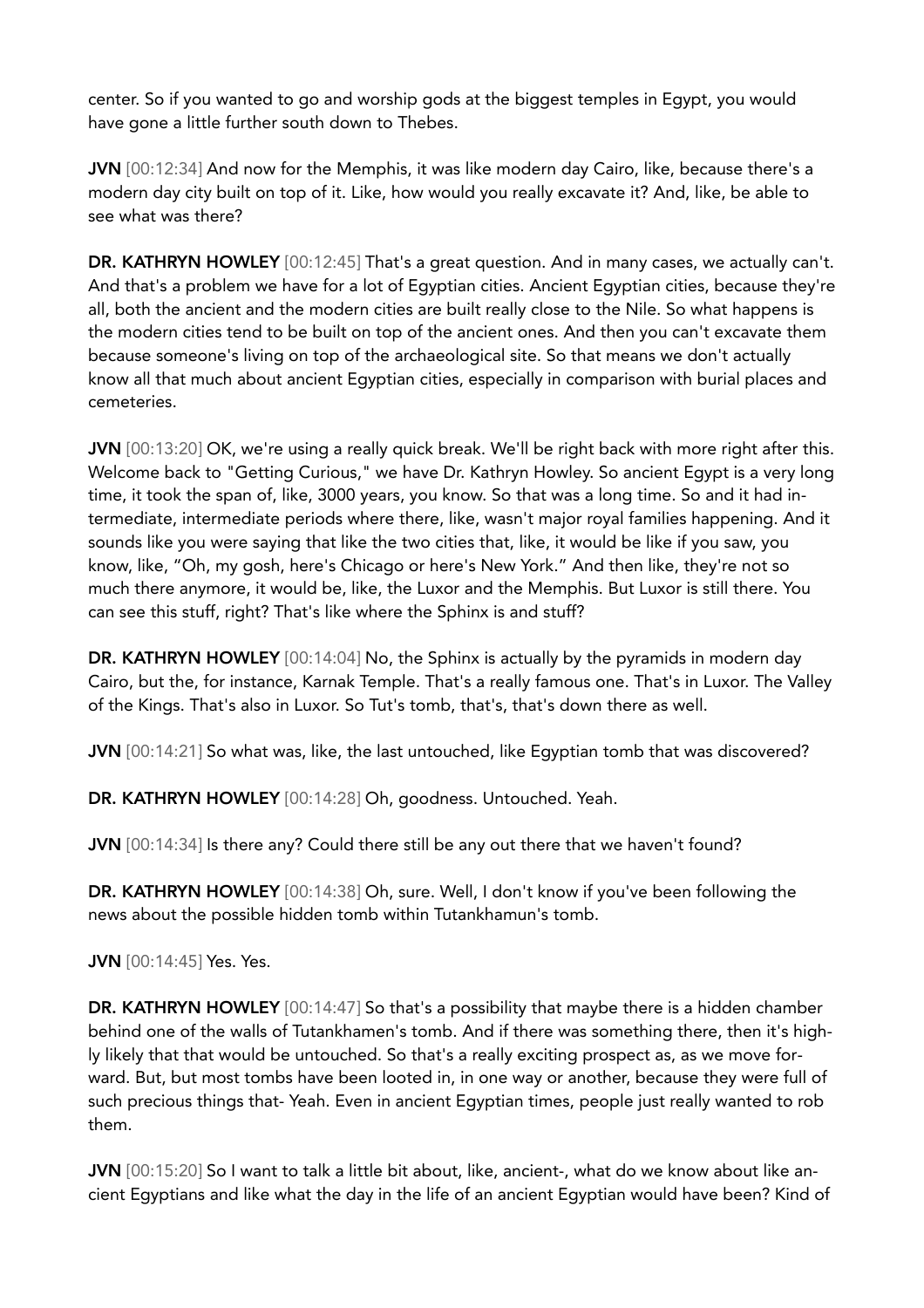like the Farmer's Almanac, if you will. Like, what was, like, the average lifespan for an ancient Egyptian? because we know a lot of pharaohs died early because they were like murdered, poisoned, like didn't that happen a lot like for power?

DR. KATHRYN HOWLEY [00:15:40] I'm not, it certainly happened occasionally. But we also have very, quite a lot of pharaohs who we know lived for a really long time. So, for instance, I've just been teaching the Middle Kingdom to my, my students and there were numerous pharaohs in the Middle Kingdom who reigned kind of 30, 40 years or more. So. So, if you were a pharaoh, actually, you had a pretty good chance, I think, of living until you were, were old and old and gray.

JVN [00:16:12] But weren't so many of them, like, married to their families and didn't that create health problems?

DR. KATHRYN HOWLEY [00:16:18] So later in Egyptian history. In fact, at the very end of Egyptian history. Yes. We do know that pharaohs married their sisters on a fairly regular basis, but that seems to have been the exception rather than the rule, thankfully.

JVN [00:16:34] Oh, so that didn't happen as commonly as like what people think?

DR. KATHRYN HOWLEY [00:16:37] No, no.

JVN [00:16:38] And it's really more just like at the very end?

DR. KATHRYN HOWLEY [00:16:40] Yes.

JVN [00:16:41] Interesting. What was, like, a normal time, a typical average life expectancy in ancient Egypt? And did it fluctuate?

DR. KATHRYN HOWLEY [00:16:50] Yeah. So it's, average life expectancies are kind of hard in the ancient world because if you calculate them, it tends to be something really, really low, like, you know, 30 years old. But that's a little bit misleading because so many people in the ancient world died in childhood that that really skews the average. So basically, if you lived through childhood, you had a pretty good chance of making it until you were, I don't know, 50 or something like that. But childhood was obviously a very dangerous time. As for fluctuating throughout time, I'm not sure, but we know that the Egyptians, they, like everyone in the ancient world, suffered from many health problems and many of them were probably in quite a lot of pain when they died. So there's been a lot of anatomical studies of, of mummies and bodies done. Pretty much every Egyptian had really terrible teeth. There was a lot, you know, there's a lot of sand in Egypt and a lot of that sand got into the bread. And then when you eat the sandy bread that wears all your teeth down, lots of tooth decay, lots of diseases like malaria, of course. So that, those kind of things would have been absolutely endemic. So you might have made it to your 50th, even your 60th birthday, but it might have been quite painful to, to be alive a lot of the time.

JVN [00:18:19] Any records of, like, the oldest person in ancient Egypt? Was there ever anyone who made it to, like, 80? Do we know? It's kind of a random question.

DR. KATHRYN HOWLEY [00:18:27] Well. Yeah, no, that's a great question. We, probably the best records we have are for the Kings because we know how long they ruled. So there's one king in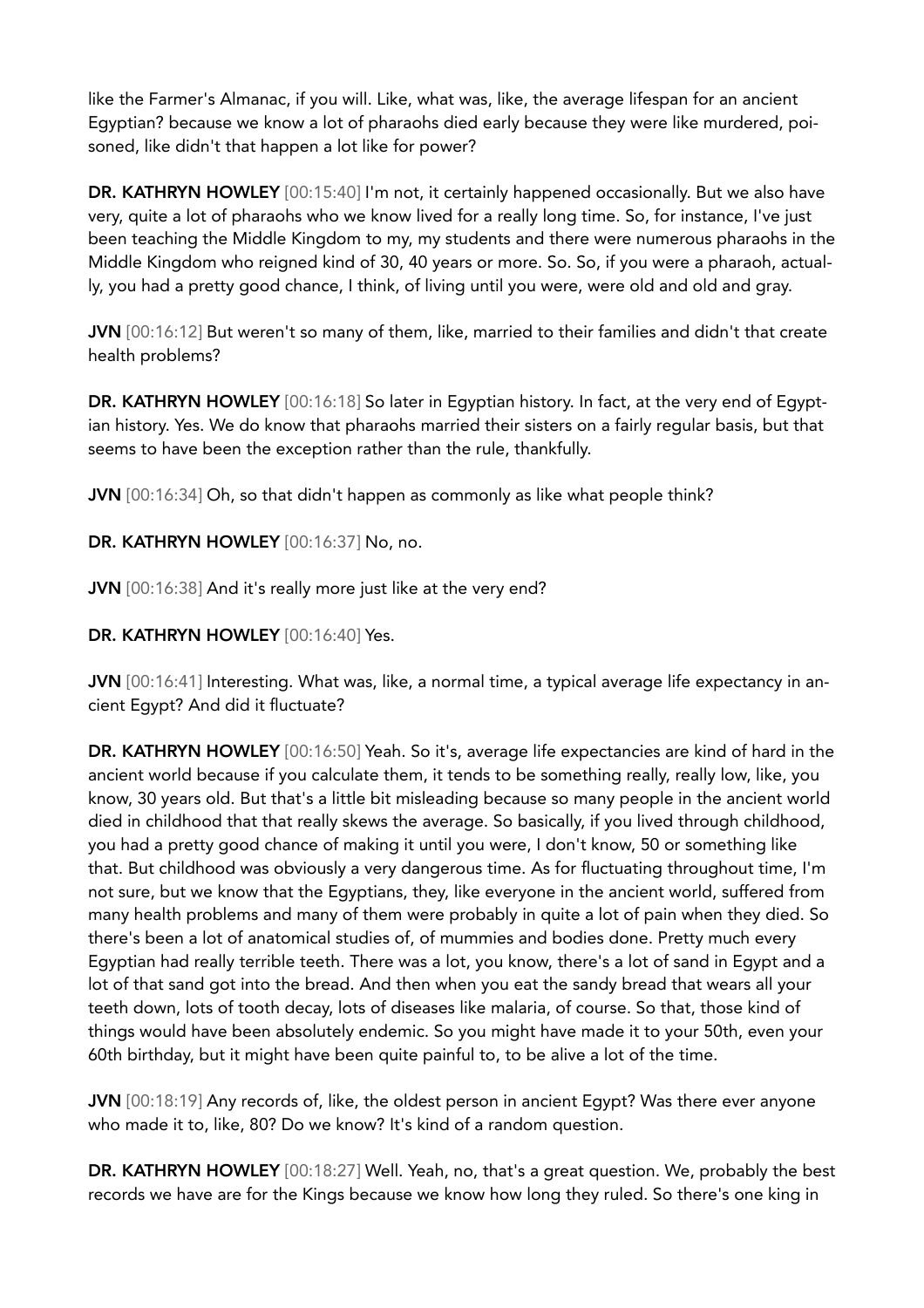the old kingdom, Pepi the Second, he came to the throne as a really young boy. And then he reigned for well over 60 years, I think. And Ramses the Second, who, of course, is the- the really famous pharaoh because of Passover. He also reigned for a really long time. So probably lived into his 80s.

JVN [00:19:03] Oh, really?

DR. KATHRYN HOWLEY [00:19:05] Yeah. Yeah.

JVN [00:19:06] So like what were, like, some of, like, the different jobs of, like, of like the most thriving ancient Egypt? Was there hairdressers?

DR. KATHRYN HOWLEY [00:19:14] Yeah. Yeah. In fact, being a hairdresser was if you were a hairdresser to the king, then you were set for life. You were someone in the really high elite and you got a really swanky tomb. So, yes, you could be a royal hairdresser. That would be a great job to have in ancient Egypt. We know that both men and women wore makeup and they had some really elaborate hairstyles and they really loved wigs.

JVN [00:19:42] What, what about haircuts? Did they get haircuts or was it just really long hair?

DR. KATHRYN HOWLEY [00:19:46] So generally they actually shave their hair off and then they would put a wig on top of that. You could also be a royal manicurist. That was very important. So if you were, if you were an elite member of ancient Egypt, you would probably have a, an administrative job, maybe even several. So that could be in the royal household. That could be in the army. You probably also had some kind of priestly title as well. So you had some kind of role in the temple. Maybe if you were a little lower down the social ladder, you could be a scribe or a priest, maybe even an artist or an artisan for the, the royal tombs.

JVN [00:20:32] And then what did, like, poverty look like in ancient Egypt?

DR. KATHRYN HOWLEY [00:20:37] Well, that's something that we kind of have to guess at really, because the thing is, if you're poor, you don't have many material possessions and that means that you don't show up in the archeological record, unfortunately.

JVN [00:20:52] Do they not talk about them? In like writings, or?

DR. KATHRYN HOWLEY [00:20:56] Sometimes. Yes, but the writings that tend to talk about poverty, they tend to be one, they're written by the elite. So it's a very biased picture. So a lot of the elite in ancient Egypt, they love to write about how great they were during their life and they'll say, "I fed the hungry and I clothed the naked." So this basically means that they looked after poor people. But of course, we're only seeing, we're only seeing that then through, through the rich people's eyes. Yeah. And we have a very small number of literary compositions which tell us about kind of farmers, not necessarily really poor people, but people who would certainly lower down the social ladder.

JVN [00:21:44] And then what about, like, a judicial system or, like, you know, governmental systems that we think of like now? Was there a judiciary branch?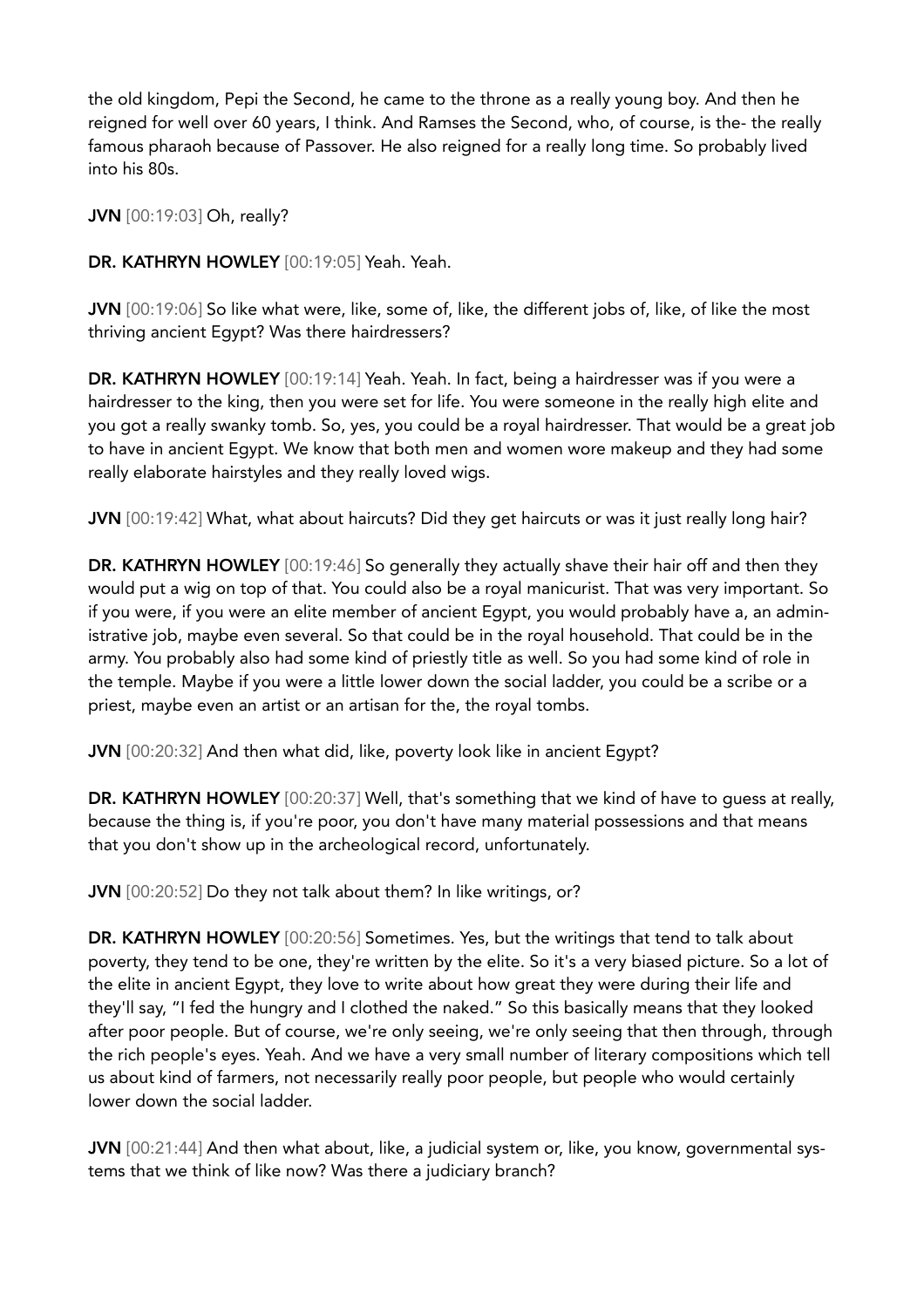DR. KATHRYN HOWLEY [00:21:53] Yeah. So I'm not sure whether we'd call it a judiciary, but there was certainly kind of a system of legal process. So one of those literary compositions I just mentioned. There's a, it's a story called "The Tale of the Eloquent Peasant" and the peasant, the farmer, he gets wronged by, by somebody and he decides that he doesn't want to stand for this. So he actually decides to go and see the mayor and then the king in order to sort his problem out and he's able by going through this legal process to actually make sure that justice is served and that he, he gets to keep his, his possessions.

JVN [00:22:35] Do you know what that story was about? Like someone came and tried to tax him for his goats or something? He was like, "Fuck you, these are my goats!" or something?

DR. KATHRYN HOWLEY [00:22:43] Yeah. Basically, yes, that's exactly what happened. So a powerful man, kind of does, does him wrong and beats him with a stake and steals his stuff. And then he decides that he's going to stand up for the little man and make sure that he, he, he gets his, his just desserts.

JVN [00:23:03] So there was, like, beauty, like, there was like hairdressers. But there probably really wasn't like books that were, lots of books because there wasn't public consumption of words. So maybe not, like, tons of books, but there was tons of architecture.

DR. KATHRYN HOWLEY [00:23:19] Yep.

JVN [00:23:20] What do we know about like sex in Egypt? Was there gay stuff? I love gay stuff. Or just any queer stuff? Poly stuff.

DR. KATHRYN HOWLEY [00:23:30] Yeah. So we do have a few references to gay sex in-.

JVN [00:23:36] We do?!

DR. KATHRYN HOWLEY [00:23:37] Yes, yes, we do. That's one of the most famous myths in ancient Egypt. It's called the "The Battle of Horus and Seth." And Horus and Seth are the two gods and they're, they're battling it out to be king of Egypt. And they have lots of different fights. And sometimes one comes out on top. Sometimes the other one comes out on top. And then at a certain moment, Seth decides that in order to try and beat Horus, he's actually going to try and rape him. So, so this is a, an instance of gay sex. And it seems that from, from looking at that reference and also some other references in ancient Egyptian literature, it seems that the Egyptians, they, they were perfectly aware that people with same sex desire existed. But if, if you were the receiving partner, that was somewhat looked down upon. But if you were the, the senior, the active partner, then that wasn't quite so-.

JVN [00:24:45] So you're talking about topping and bottoming.

DR. KATHRYN HOWLEY [00:24:48] Frowned upon in the same way. Yes, I am talking about topping and bottoming, yep.

JVN [00:24:50] So if you were a bottom, they were like "ew." But if they were topping, they're like, "Oh, that's OK."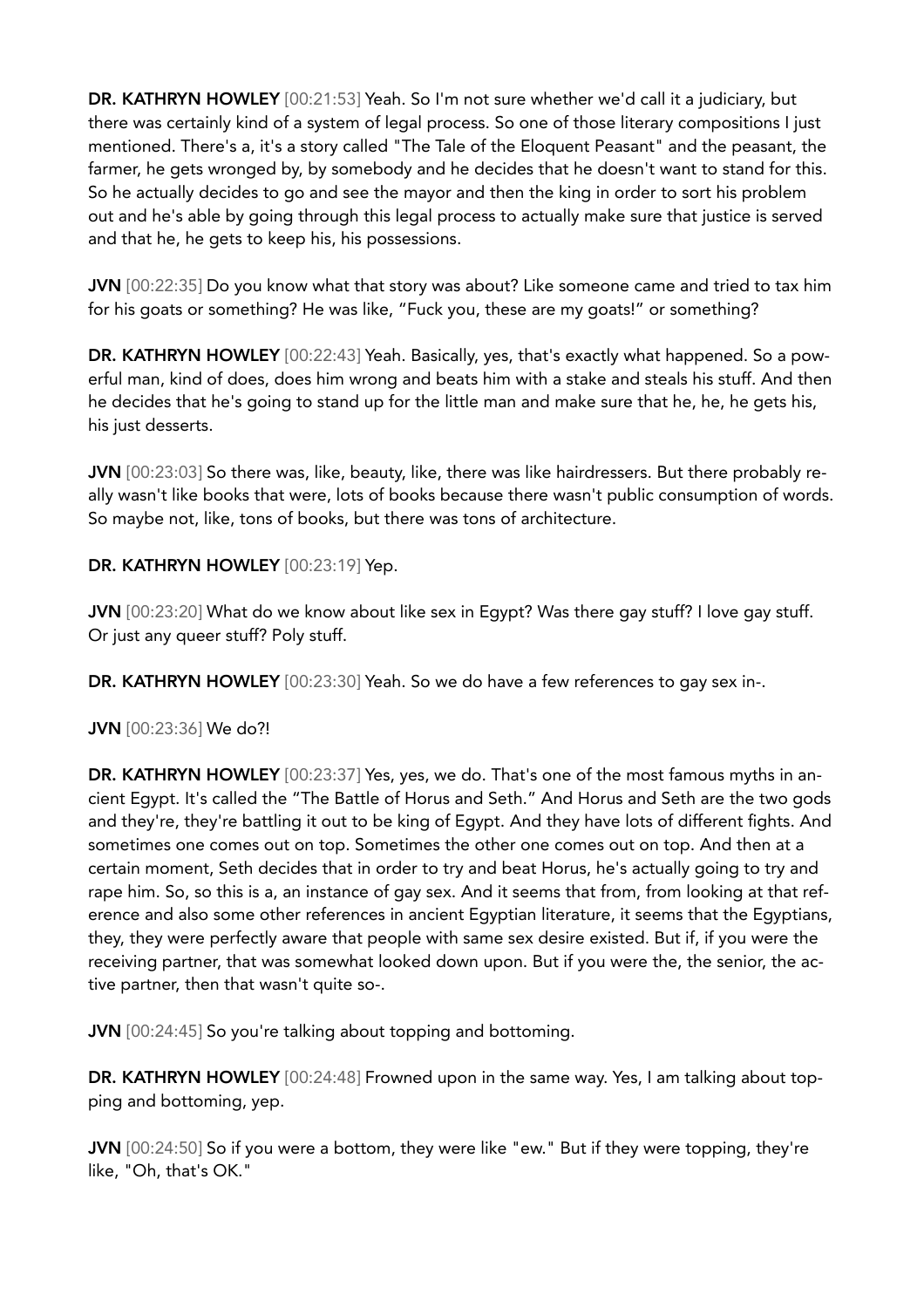#### DR. KATHRYN HOWLEY [00:24:57] Yeah.

JVN [00:24:59] How rude! Bottom shaming in ancient Egypt.

DR. KATHRYN HOWLEY [00:24:59] I know, I know. But it seems to be somehow tied in with ideas of masculinity and the fact that the man should always be the top in a sexual relationship, whether that's with a woman or with another, another man.

JVN [00:25:15] Were there people that were like, considered now, would there have been, like, transgender people in ancient Egypt? Or do we see like a non-binary or, like, a transgender sort of, is that ever talked about?

DR. KATHRYN HOWLEY [00:25:28] I can't think of any examples from kind of real life. But what we do see is actually several gods who have kind of tendency, features of both sexes. So, for instance, as the god Hapi, who is the god of fertility and the Nile, and he's always shown with breasts, for instance. So he has a very androgynous body. And then there is actually one famous king, Akhenaten, who lived in about 1200 BC and he shows himself in a lot of his artwork, also with a very androgynous body. So he has breasts. He has kind of wide hips, which, which look quite feminine. And this probably doesn't talk about his actual body. We are pretty sure that he fathered children. So, you know, he, he was a functioning man in that sense. But it's probably related to these ideas of fertility. And, and in order to kind of show that he was a king who could look after Egypt and ensure its continued success. He chose to show himself with this kind of androgynous body, which really emphasized ideas of fertility.

JVN [00:27:50] What about lesbians? No lesbian love in ancient Egypt at all?

DR. KATHRYN HOWLEY [00:27:55] I'm afraid-.

JVN [00:27:56] Are you fucking serious?

DR. KATHRYN HOWLEY [00:27:57] We don't have any evidence for lesbians in ancient Egypt. Unfortunately, yeah. But, like, so many women in the ancient world, they never, almost never get to tell their stories.

JVN [00:27:08] What the fuck is that all about? What about Cleo-fucking-patra? What was her deal?

DR. KATHRYN HOWLEY [00:27:14] Now, well, she. She was special. And any woman who actually managed to make it onto the throne in ancient Egypt, like they, they were amazing. In order to get to that position and then be successful. We know that they must've been just forces.

JVN [00:27:30] Well, let's talk about that. Let's talk about all that.

DR. KATHRYN HOWLEY [00:27:34] Ok.

JVN [00:27:34] So was there like a law where, like, you couldn't really, like, be a pharaoh if you were a lady, but then someone changed that?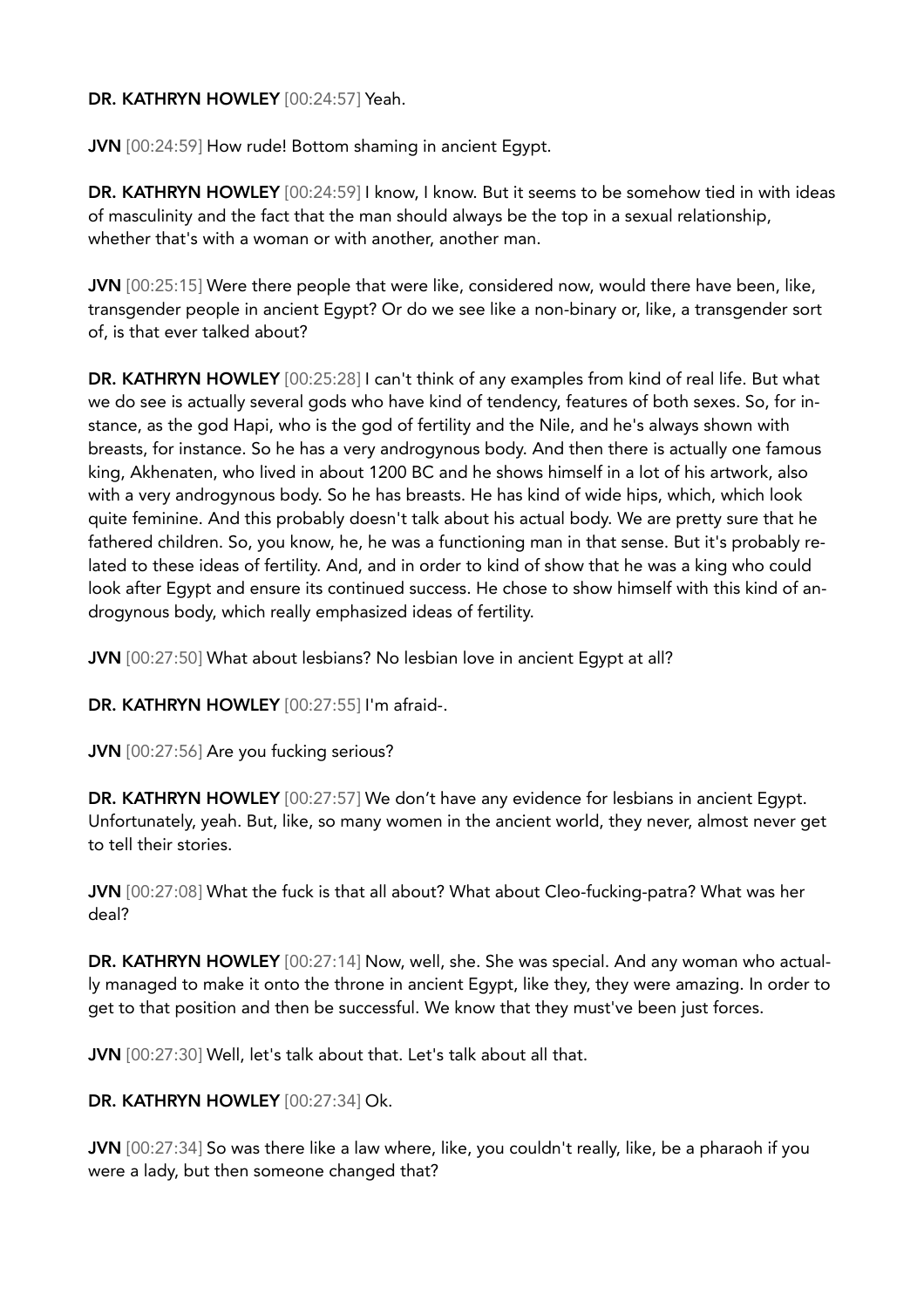DR. KATHRYN HOWLEY [00:20:40] So there's, there's no law, but the problem comes with the religious aspects of the role of Pharaoh. So the the word for "king" is genetically masculine in ancient Egyptian. And there's no feminine equivalent. So if you're a queen in ancient Egypt because you're married to a king, you're actually just called "wife of the king." You're not called "queen." And then there's all sorts of religious aspects of the role, which, which basically means you have to be a guy in order to be a successful king in the Egyptian religious conception. So what that means, my favorite female pharaoh is called Hatshepsut. And she had to do some amazing things in order to be successful. And what she did actually was basically start portraying herself as a man in her inscriptions and in her statues. So it's actually kind of a misnomer to call her Queen Hatshepsut because she was, she was a King. She called herself King. She dressed like a king. She did everything that a king should do. So, you know, we should really call her King Hatshepsut, even though she was, she was a woman.

### JVN [00:29:00] Did she have a husband?

DR. KATHRYN HOWLEY [00:29:02] She did not, no, but she did have a trusted adviser by the name of Senenmut, and we know that her relationship with her advisor was a source of gossip, I guess, in ancient Egypt. So there's even a very naughty graffito in, in a place in, in Thebes where an ancient Egyptian has gone and drawn King Hatshepsut having sex with, with Senenmut, basically. So we know that there were scandalous rumors about the two of them, but they were not in fact married.

### JVN [00:29:42] And she didn't have kids?

DR. KATHRYN HOWLEY [00:29:44] So she did. So she was, she was the reason she came to the throne. Sorry. Is because initially she was married to a king. The king then died and there was no son to, to immediately take over the throne. So what she did was take on the Regency for her stepson, who was at that time far too young to become, to become king. And then she decided she both kind of liked being on the throne and was kind of good at it. So she, she basically stayed on the throne until she died. And not just as regent, but as full blown King of Egypt.

## JVN [00:30:25] And then did the stepson take over?

DR. KATHRYN HOWLEY [00:30:28] He did. Yes, eventually. Yes. And then about 20 years after Hatshepsut died, someone went around Egypt carving her picture and her name out of all of her temples. So it was almost as if they were trying to erase her from history. And there's been a lot of debate in Egyptology about exactly why that was. And a lot of people have liked to think that it was because her son Thutmose, her stepson, he, he did not appreciate having his stepmother on the throne. But we don't know whether that's, that's true or not. It might have something more to do with them, political events, which we don't fully understand.

JVN [00:31:16] Oh my God, I could talk about this all day. I'm so interested but so we have to take a really quick break.

## DR. KATHRYN HOWLEY [00:31:20] Ok.

JVN [00:31:20] We're going to be right back with more right after this. Welcome back to "Getting Curious," we have Dr. Kathryn Howley. OK, so, you are. I mean, I think with ancient Egypt,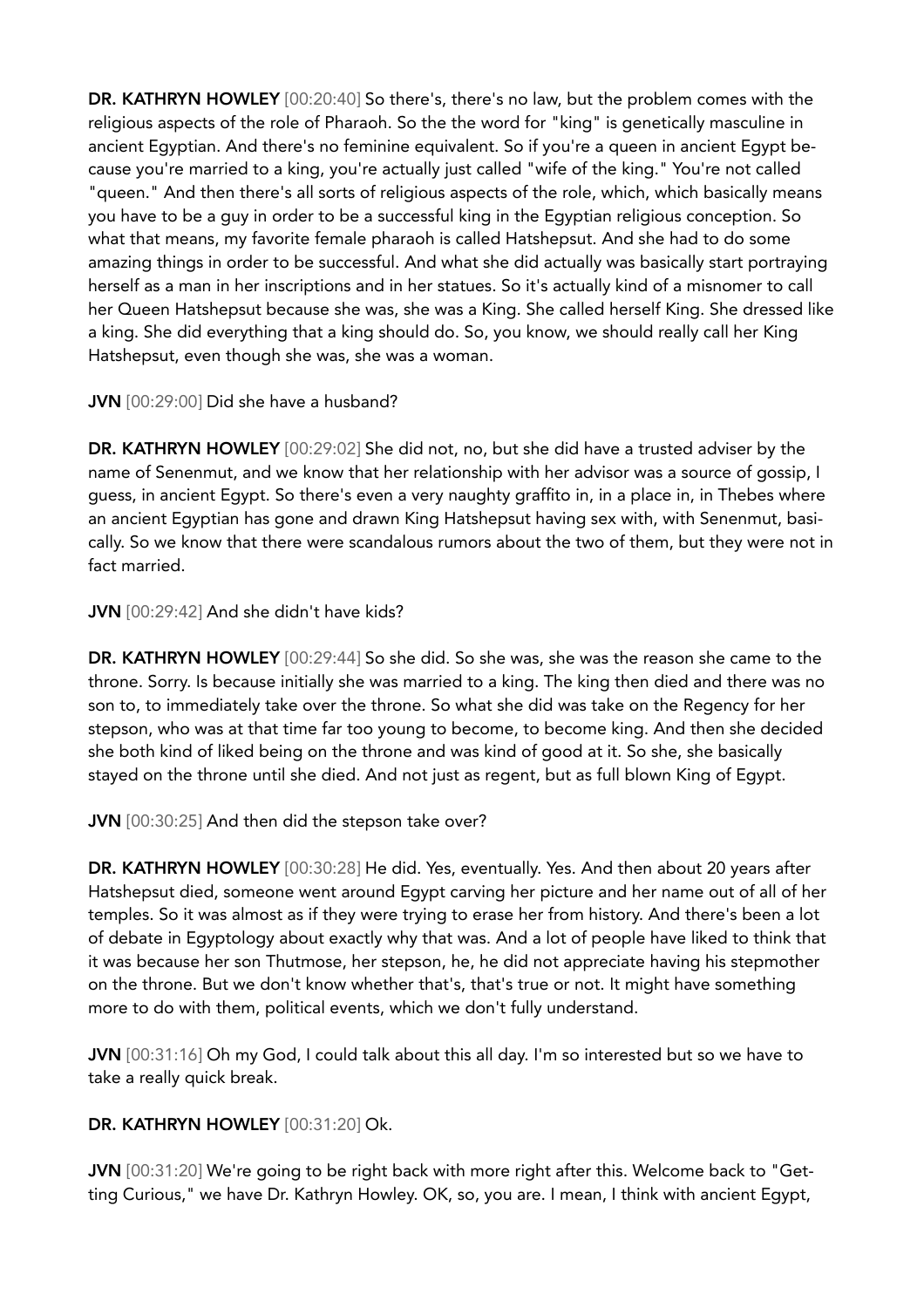it's, like, between burial and what was a life like and all of, I mean, it's so many things. And I really could talk about it for seven hours. But you, what you have been studying recently is that the Temple of Saman. Did I say it right again?

DR. KATHRYN HOWLEY [00:31:49] Sanam. You got the "n" and the "m" wrong, it's fine.

JVN [00:31:50] Dang it! Sanam. The Temple of Sanam. So basically, what's really interesting from what I can tell of the research is that, you know, for hundreds of years now, like, 1800s, 1900s, this idea of, like, you know, finding these tombs in Egypt and finding the pharaohs was I mean, people were talking about that the 1800s and 1900s in the United Kingdom and stuff. So it's like those sites have been very much pillaged, seen and all this. But in these fourth cataracts and all these cataracts, like, as you get farther down towards Sudan, it's like they haven't really been touched as much. Isn't that right?

DR. KATHRYN HOWLEY [00:32:22] So yeah, there's been a lot less archaeological exploration in Sudan than in Egypt. Mostly for practical reasons, because Sudan has been a lot kind of harder to access than Egypt. It's a lot less developed than, than Egypt. But recently, a lot more archaeologists have been starting to work in Sudan instead of Egypt. And the, the archeology is just fabulous. Yeah, really exciting.

JVN [00:32:48] And so does archeology in Sudan, like all kind of run along the Nile like it does in Egypt as well?

DR. KATHRYN HOWLEY [00:32:55] Yes, mainly, not, not entirely. But in the ancient world, just as today, people, people needed water to live. And there is very, very little rainfall in Egypt and Sudan. So that means if you, if you need a water source, you're really reliant on the river. So that, in a sense, makes our jobs easier, because if we're looking for habitation sites where people lived, we know roughly the area where we need to look. But there's also lots of interesting archeology now going on in the deserts. Sudan had a lot of natural resources, lots of gold and precious materials like that. And that was all quarried out in the desert. So a lot of archaeologists now are doing really interesting work, basically following the ancient trade routes out into the eastern and the western deserts and finding those really remote sites out there.

JVN [00:33:53] Now, if we think of ancient Egypt as ancient Egypt, what was like ancient Sudan? Like what was that? What was that culture called? Or?

DR. KATHRYN HOWLEY [00:34:03] So we normally call it ancient Nubia. And that refers to the other, the northern parts of Sudan, basically from about the level of modern day Khartoum up, up to the Egyptian border. But again, that's also a bit of a simplification, simplification because we know that many different cut, cultural groups were living in ancient Nubia and it was actually a lot less centralized than ancient Egypt. So you always have a lot more cultural variation going on in the, the southernmost parts of the Nile than you do further north.

JVN [00:34:38] So it's just, like, a little bit more "Game of Thrones"-y in the sense that there was, like, more kinds of clans, more tribes, more people, like, self-governing.

DR. KATHRYN HOWLEY [00:34:45] Absolutely. Yep.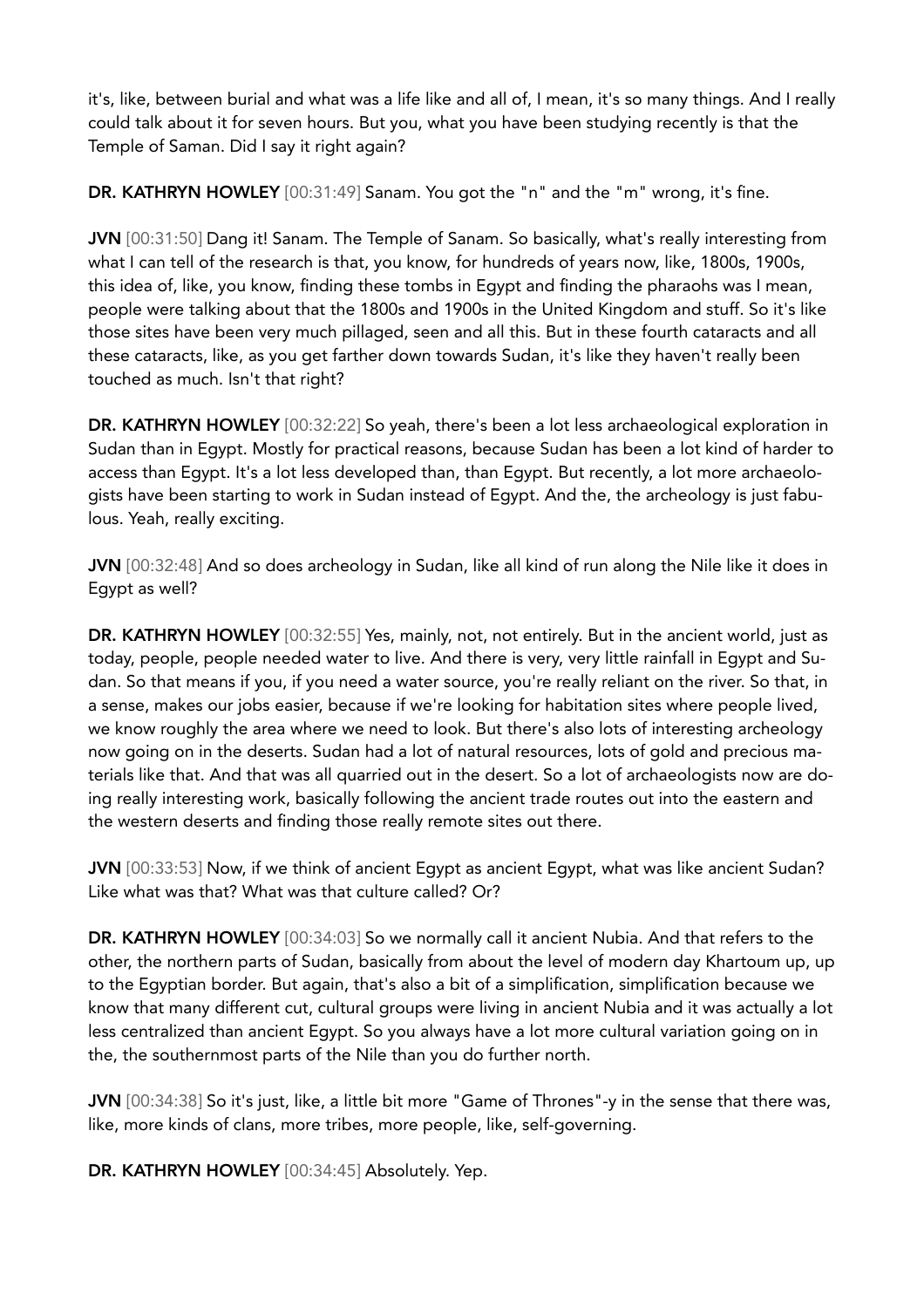JVN [00:34:47] And a lot of that is just generally more undiscovered than Egypt?

DR. KATHRYN HOWLEY [00:34:51] Yeah. So we know less about it, partly because there's just been much less archeology done, partly because Nubian cultures, for instance, they, they didn't build much in stone. They tended to build in mud brick. And stone, of course, preserves much, much better than mud brick. So it's, it's much harder to find the mud brick architecture in Nubia than it is to find the huge stone pyramids in Egypt.

JVN [00:35:17] Right.

DR. KATHRYN HOWLEY [00:35:18] And then the other reason is that the Egyptians, of course, had a written language. They wrote lots down for us. So that really helps us understand the culture. The Nubians for most of their history were a non-literate people. So that means they, they don't have any, any written records. And that means that we're reliant entirely on the archeology. And that really limits the kind of questions we can ask. But it also makes the job much more exciting because, yeah, you don't have it kind of all laid out on a papyrus there for you.

JVN [00:35:51] Right. So what have you discovered about ancient Nubia?

DR. KATHRYN HOWLEY [00:36:56] So the temple that we're working at is an interesting one. It comes from the middle of the first millennium, BCE. So it starts at about 650 BCE. And it's at a time when the rulers of Nubia actually became really, really powerful and they rose up and they conquered ancient Egypt. So for the first time in Nubia's and Egypt's history, it was the Black civilizations from the south that conquered the Egyptian civilization to the north. And that's super interesting because the Nubian kings, they adopted lots of Egyptian cultural elements. So they became converts to the Egyptian religion. They started building temples in an Egyptian style, just like the ones we're looking at. But they only pick- picked and chose the bits that were useful to them. So what you get is kind of this super interesting culture where on the surface it looks very Egyptian. But if you start just poking a little bit more, suddenly, all of these strange elements come out, which are actually elements of the Nubian culture. And a lot of those elements are things we haven't been able to see before because they've been building in mud brick, for instance, instead of stone. But now they're building like Egyptians. So they build a stone temple. And there's all sorts of interesting, interesting things there about how the Nubians kind of adopted the, the Egyptian culture and also kind of used it to serve their own interests.

JVN [00:37:41] So how far up do the Nubians conquer Egypt in 630?

DR. KATHRYN HOWLEY [00:37:48] So the temple where we work is 650, but the Nubians actually invaded Egypt in approximately 720 BCE. But they, first of all, they were just in the south. They went up to Thebes, modern day Luxor, and then King Taharqa, who's the guy who built our temple. He was probably the greatest of all the Nubian pharaohs. He goes all the way up to the Mediterranean Sea. And even further into kind of Syria, Palestine, in, in the Middle East as well. So he, he basically has an empire. So he, he has a lot of territory that he's in control of.

JVN [00:38:30] So he is considered an ancient Egyptian then? Like he was in that time of like 3500 to 30 BCE.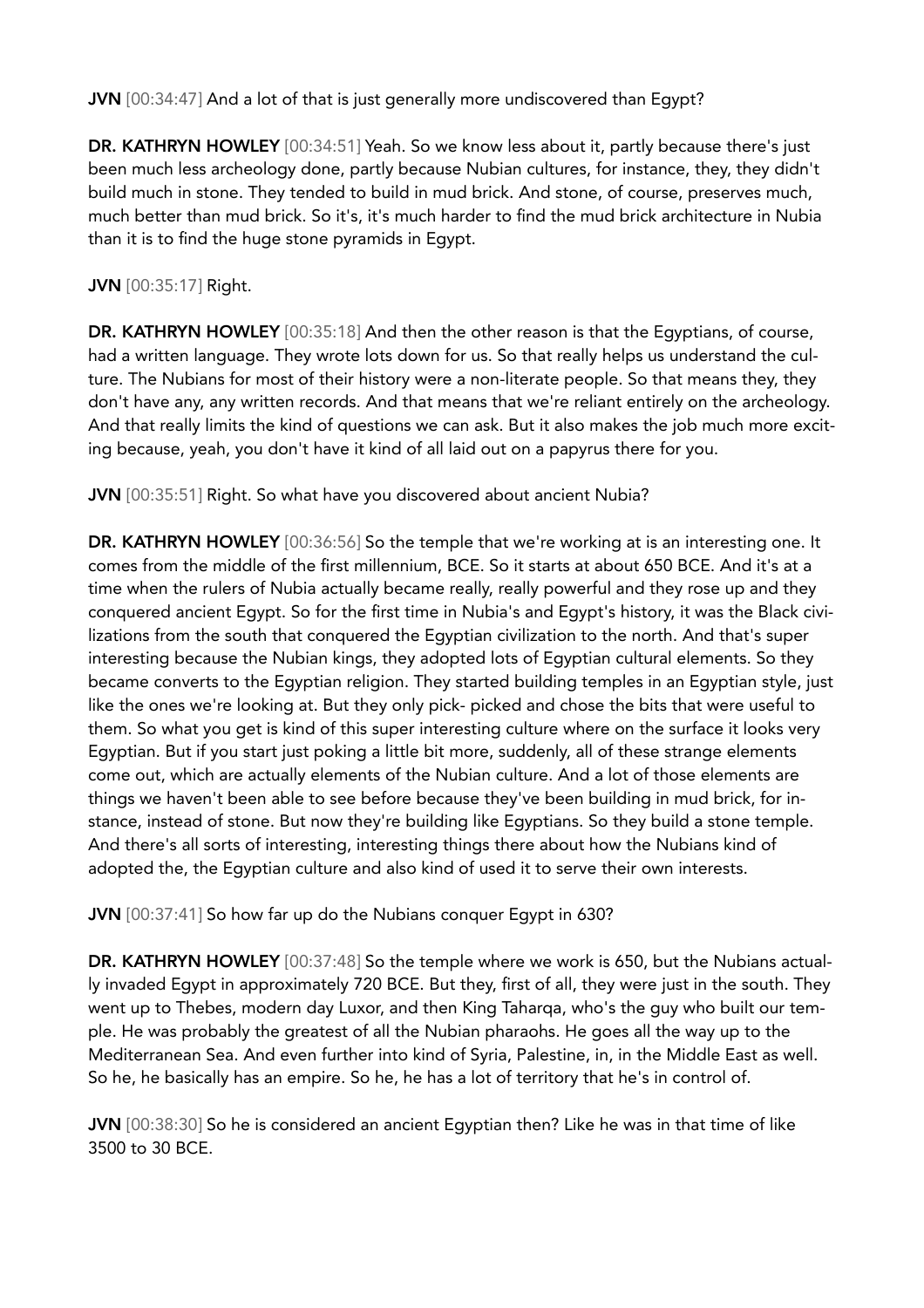DR. KATHRYN HOWLEY [00:38:38] Sure. So he's often, because he was king of Egypt. Right? So he, he appears in all of the, the histories of ancient Egypt. But it's really important to remember that he, you know, Egyptian was probably not his native language. He came from a culture which was much further south, which has a lot more commonalities and links to other sub-Saharan African cultures than it, than it also does to Egypt, for instance. So he's, he conquers Egypt, but he is not himself an Egyptian. And I think that's, that's really important.

JVN [00:39:18] So did the scribes in Egypt kind of talk shit about him in the record a little bit, or were people like, like, "We can't believe that this guy beat us," or something, or was it not? Or did people respect him?

DR. KATHRYN HOWLEY [00:39:29] No. So. So, at the time when the Nubian Kings conquered Egypt, they were actually, as far as we can tell, reasonably popular because they, they were really religious. So they came into Egypt and they spent all of this money and resources on building beautiful temples and adding to temples, which already existed and basically giving lots of money to all the temples. So from that sense, I think probably they, they would have been welcomed, at least by certain sections of the population, as kind of true pious adherents of the Egyptian religion. However, after about 100 years, some of the local Egyptian rulers started getting a little bit antsy about the fact that it was Nubians ruling over them. So then an Egyptian king comes back to power. And then just like as happened with Hatshepsut, he sends his craftsmen out with their chisels and they go round all of those lovely temples that the Nubians built and they chop out all of the names. They leave the temples because they were really nicely built. And you don't want to offend the gods, but they just take out the Nubian names.

JVN [00:40:46] Got it. So that is the deal with, like, ancient Nubia. did Nubians end up learning how to write? Did they end up getting ancient Nubian scribes because they did adopt things?

DR. KATHRYN HOWLEY [00:40:56] Yes. So initially, it's really interesting to look at how this develops. So. So, first of all, what they do is they borrow the Egyptian language. So they would have been speaking Nubian. But if they wanted to write anything, they would do it in Egyptian hieroglyphic. But obviously, that's not, that's not a great fix because not every Nubian would have spoken Egyptian. Also Egyptian hieroglyphics, it just, like, that's that's a lot of birds to write in a row.

JVN [00:41:25] Yeah.

DR. KATHRYN HOWLEY [00:41:26] You know, it's, it's it takes a long time. So what they did was they then borrowed the Egyptian alphabet, if you like. And they simplified it, and then they used that alphabet in order to write their own language, which was a language known as Meroitic. So this is exactly what I was talking about. They take the bits that are useful to them and then they adapt them so that it actually fits their own needs. So then we have this whole new language, Meroitic, and we have quite a lot of texts written in it. The only frustrating thing is it's still undeciphered. So we have all of these wonderful texts which we're pretty sure are describing kind of interesting historical events, and we can't read them yet.

JVN [00:42:14] Is it because, how are you going to decipher that? Will you just have to compare it to hyper, hi-, hieroglyphics and hope that you can get some characters drawn out or?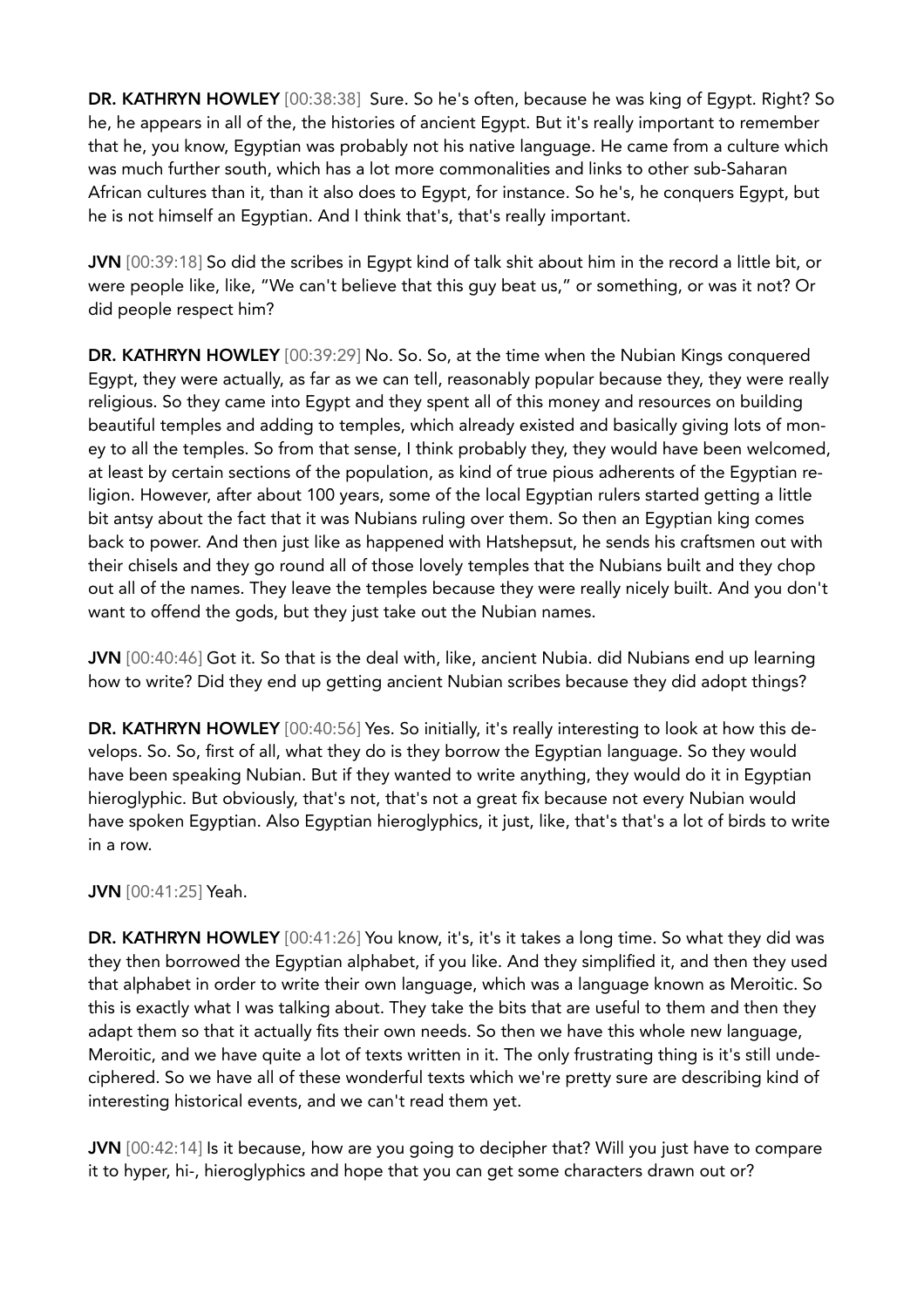DR. KATHRYN HOWLEY [00:42:23] So we know how it sounded because they used the Egyptian alphabet. So we can, the problem is that Merotic doesn't seem to be related to any other language that we know. And that's really a problem for, for translating it. So there's, there's a lot of interesting work being done right now, trying to look at various modern African languages to see whether there are any connections and some connections have been found. So we can read very small parts here and there and be pretty sure we know what, what it says, but kind of the more intricate grammar, longer inscriptions, that still escapes us. And it's just gonna take a really long time, probably. And, hopefully, the more texts that are found by archaeologists, the easier it will become. Because the bigger your, your corpus is, the bigger the number of texts you have, the easier it becomes to decipher a language.

JVN [00:43:26] If there was ever, like, a key between like Meroitic and ancient Egyptian, would that be like the unlocking key that would be able to decipher all those things?

DR. KATHRYN HOWLEY [00:43:33] Yes. That would be amazing.

JVN [00:43:35] Does anyone think that that could exist?

DR. KATHRYN HOWLEY [00:43:37] But nobody has found one yet. It, it might. It certainly could. But we haven't found it yet, unfortunately. I'll keep my fingers crossed.

JVN [00:43:47] So with Meroitic and with the ancient Nubian cultures, so after about 100 years, they, like, the local Egyptians, like, rise up and they're like, "No, no, no." So what happens? Do the, the Nubian rulers go back down south and kind of take back over their own thing and they develop this language and then what happens with them?

DR. KATHRYN HOWLEY [00:44:07] So the Nubian rulers, they, they have a bit of bad luck, really, because unfortunately, they're ruling at a time when the whole Mediterranean region is, is kind of in a, in a bit of, a bit of a rough patch. So you also have the Assyrian Empire in modern day Iraq. And the rulers in the Assyrian Empire also want their own empire to play with. So they invade Egypt and they are really powerful. And unfortunately, that means the Nubians, they can't really deal with it. So they have to, they have to go back south. And they, they are just ruling over Nubia from that point on. But they still have powerful kings and they now have this incredible tradition of stoneworking, of religious ritual. And the longer they, the longer time goes on and they're not ruling over Egypt, kind of the more it diverges from Egyptian traditions. So they continue, for instance, to bury their rulers under pyramid grids. And one really cool fact, which very few people know, is that there are actually more pyramids now in Sudan than there are in Egypt. And that's because of these Meroitic rulers in the last half of the first millennium, BCE, who just go on a pyramid building spree. And all of the kings and all of the queens are buried under these really awesome, very steep sided pyramids. So the, the archeology is fantastic and the archaeological sites in Sudan are fantastic. And it's, it's really worth the visit for anyone interested in archeology because the sites are just amazing.

JVN [00:46:00] And then what are some of the biggest, like, differences between that ancient Nubian culture of the last half of the first millennium BCE and what we think about as, like, you know, ancient Egypt? From farther back and even at the same time?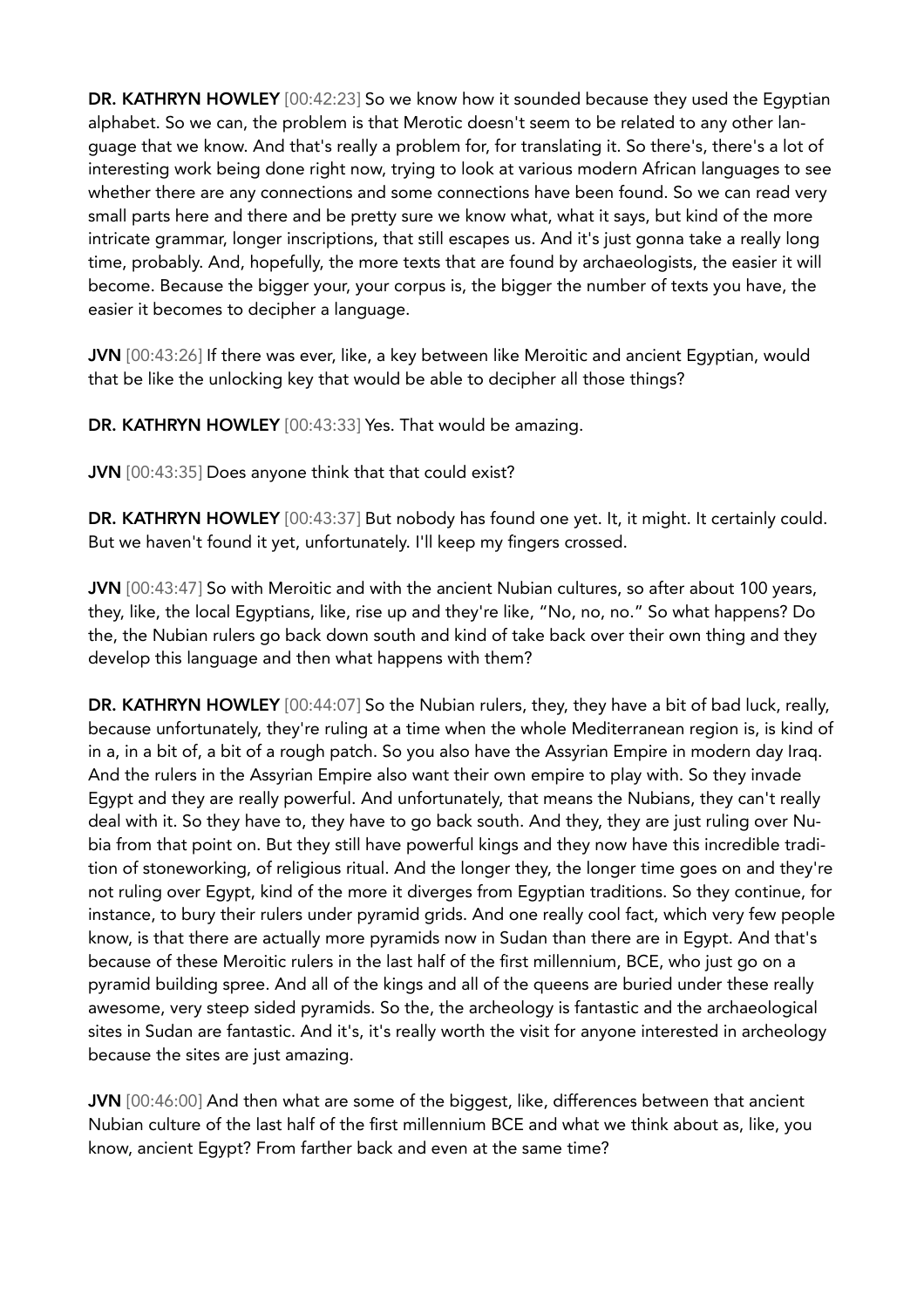DR. KATHRYN HOWLEY [00:46:12] Well, one of the coolest ways in which it differed is that women had a really prominent role in Nubian society and women could be queens, ruling queens in Nubia. So there were lots of really prominent female rulers of Nubia at this time when Egypt is still being ruled by men. And they are shown on, on monuments as these gloriously strong and curvy women holding huge weapons and smiting all the enemies of Nubia and making sure that Nubia is, is doing, doing okay. So, yeah, I think that's my, my favorite aspect of Nubian cultures at that time period.

JVN [00:46:58] Love that. OK, wait, we have to have you back on to talk more about ancient Nubia specifically and the differences 'cause I want to know about currency. I want to know about queer stuff. I want to talk about revolutions. I want to talk about all the things of ancient-. Was there any gay stuff in Nubia too?

DR. KATHRYN HOWLEY [00:47:16] I, off the top of my head, I can't think of any, I'm afraid. Sorry.

JVN [00:47:22] I wish there was some like nice gay love stories.

DR. KATHRYN HOWLEY [00:47:25] I know. Yeah, that would, that would be nice.

JVN [00:47:27] If you keep your eye out for that. If you hear about anything, let us know.

DR. KATHRYN HOWLEY [00:47:30] I'll look for it, Jonathan.

JVN [00:47:33] And before we let you go, Dr. Kathryn Howley, well of course, but is there anything that we missed that we need to just touch upon for people if they're really spending so much extra time at home, any really interesting stories that we didn't talk about that people should research or any little final parting thoughts?

DR. KATHRYN HOWLEY [00:47:51] Yeah. Just. Ancient Egypt is wonderful. And ancient Nubia is even cooler. So I really encourage you. Not many people have heard of ancient Nubia and parts of, parts of the reason why is because it's, it's a Black African culture. So it's never been part of our kind of cultural narrative. But I think it's really important that people know a little bit more about it and they understand how, how, how many cultural achievements ancient Africans actually had. So I would encourage them to go look that up on Wikipedia, learn a little bit more about it. You'll be glad you did.

JVN [00:48:26] Wow. That's fascinating. So and I see the ways that, like, racism would play into the over abundance of knowledge of ancient Egyptian.

DR. KATHRYN HOWLEY [00:48:36] Oh yeah.

JVN [00:48:36] Lighter-skinned histories and archeology, but not of the counterparts of darker skin. Wow, that is fascinating. Burying the lead, Jonathan, get it together. Dr. Kathryn Howley, thank you so much for your time. We have to have you back on. Thank you so much for talking to us.

DR. KATHRYN HOWLEY [00:49:51] It has been my pleasure. I would love to.